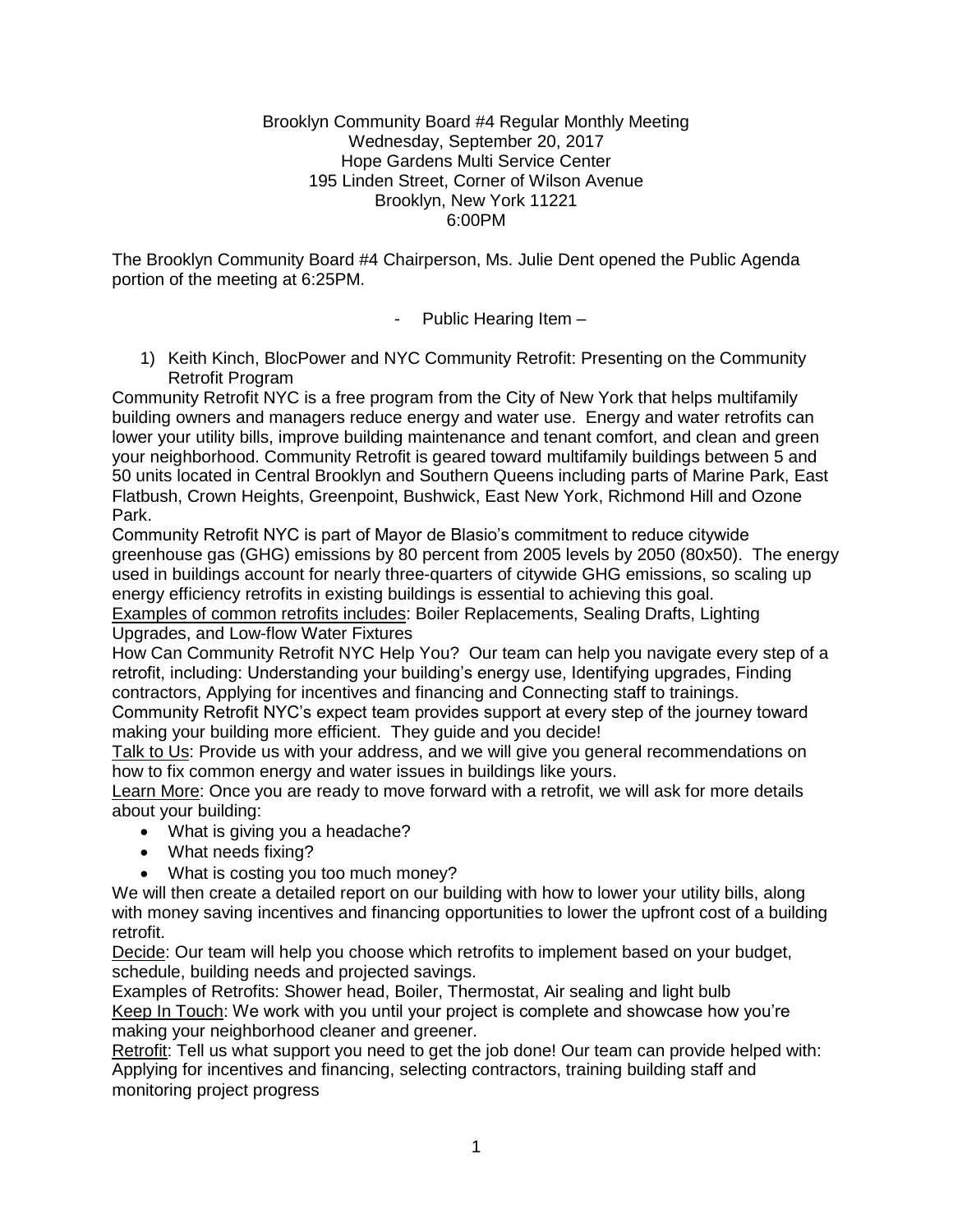To learn more contact: [www.nyc.gov/communityretrofitnyc](http://www.nyc.gov/communityretrofitnyc) or [info@communityretrofit.org](mailto:info@communityretrofit.org) or 347-762-4792

- 2) Lauana Lins, Thornton Tomasetti, for Department of Health & Mental Hygiene Presenting on Bushwick Health Center Exterior Rehabilitation, located at 335 Central Avenue:
- Existing Bronze Curtain wall to remain. Clean and refinished Bronze panels
- Remove and replace existing bronze windows. Install new windows
- Remove and dispose of existing grates
- Existing Sign to be replaces with new sign similar to existing
- Existing Bronze curtain wall to remain. Clean and refinish Bronze panels (Dark Statuary Finish)
- Remove and replace existing bronze windows, provide new bronze window (Dark) Statuary Finish)
- New concrete header with drip edge
- Existing cast stone window sill to be repaired and cleaned
- Guard rail post Bronze, Dark Statuary finish
- 1-1/2" Round Pipe Bronze, 280 Muntz bronze #4 Satin lacquered finish (top rail & hand rail)
- Guard Rail Rods Bronze, Dark Statuary finish
- Existing Glass block wall, window and security grill to be removed and replace with new curtain wall system
- Elevation: South Elevation Proposed glass curtain wall system
- Round Corner Detail
- Modular cast stone benches Grey color to match concrete
- Cantilevered bench at main entrance Limestone with bronze armrests

The project will cost approximately \$12 million. The boiler will be upgraded, the roof will be replaces, meeting the energy codes, new windows. Complete design in Spring (no date as of yet)

Contractors will bid by Winter 2020, project should be completed be 2022.

They will try to keep building open while work is being done, so that the agencies that are in the building now will be able to stay. Exterior lighting will be replaced by LED lighting.

Ms. Zulma Novoa will update the Community Board as she receives them from Department of Health.

Chairperson Ms. Julie closed the public hearing item. She asked Board Member Ms. Martha Brown to call the first roll call.

**First Roll Call: 6:51PM** – 30 members present constituting a quorum

Ms. Dent asked for the acceptance of the agenda with any necessary corrections. Ms. Barbara Smith motioned to accept the agenda as presented. It was second by Ms. Barbara Jackson. Motion moved.

Ms. Dent asked for the acceptance of the previous meeting minutes with any necessary corrections. Ms. Barbara Jackson motioned to accept the previous meeting minutes as presented. The motion was second by Mr. Freddy Fowler. Motion Moved.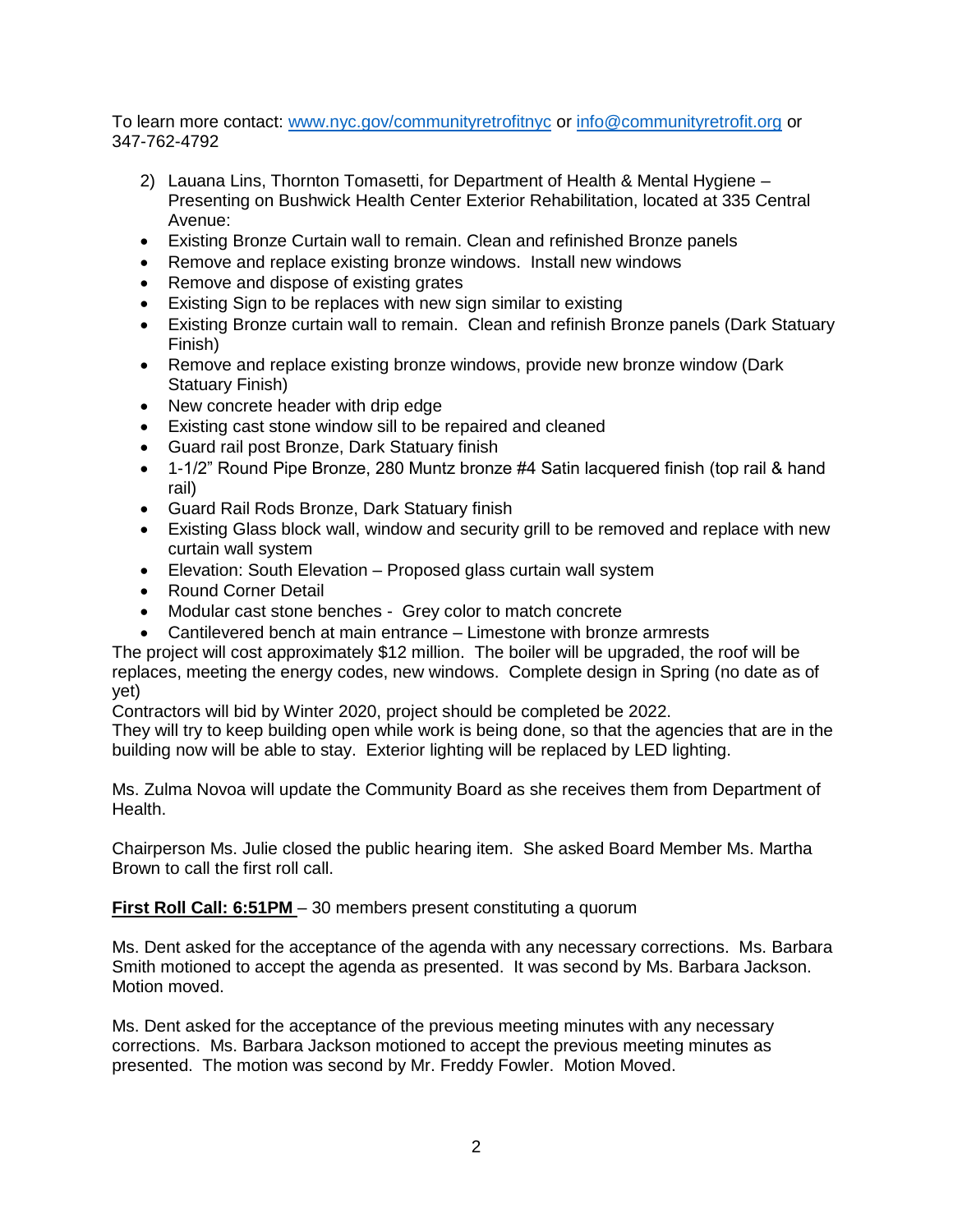## **Chairperson's Report: 6:54PM**

Ms. Julie Dent welcomed all to the Community Board #4 Wednesday, September 20, 2017 monthly meeting.

Chairperson, Ms. Dent asked for a moment of silence in memory of Mrs. Lillian Feliciano, grandmother of District Manager, Celestina Leon and also for L.A. Blacksmith's son, who both sadly passed away during the summer recess. Ms. Dent stated that our thoughts and prayers are with them both and their families during this difficult time.

Ms. Dent asked to take a moment to acknowledge the victims of the various hurricanes and earthquakes that have tragically struck and devastated many families and communities. She asked that you remember those impacted by these events in your prayers.

Ms. Dent invited Deputy Inspector Sergio Centa to update the Community Board on what is happening in the community. She thanked him for taking time out of his busy schedule in order to attend the Community Board meeting.

D.I. Centa: Thanked everyone for coming out. The summer was successful. With approximately 5 block parties being held every weekend during the summer months everything went well. Police Officers Gomez and Lopez worked closely with the Community Board in order to make sure everything went smoothly.

Crime is down for the year 5%. There has been a decrease in robbery, grand larceny and grand larceny auto. There is a continue struggle with burglaries. Which is up 13% for the year. The type of burglaries that is a problem are burglaries that occur when delivery packages are left in lobby areas and on the front steps of an apartment and homes.

We are working with Amazon, FedEx, and UPS on procedures that they can take to secure packages rather than dropping orders off and leaving them on the steps.

D.I. Centa asked that those living in a building can help stop burglaries by bringing packages into the building once they are delivered and then distribute them to the appropriate owner when they start coming home from work. You can also have your package delivered to you at work if it is ok with your employer. You can also track your packages online, so when your package is delivered you can have a family member or neighbor pick the package up for you.

An arrest was made today on a woman who stole packages yesterday. We were able to catch her because of the video cameras in the area. Anytime we have video we can make an identification. After looking at the video D.I. Centa was able to make a "Wanted" flyer. The flyer was given to the police officers and within a half an hour an arrest was made.

Video cameras are good to have especially since the prices of them are going down.

The NCO (Neighborhood Coordination Officer) program can be found throughout the city. North Brooklyn is the last precinct to have it. The program started in mid-July. The precinct is split into 4 zones and Hope Garden:

- 1.  $A = \text{Adam}$
- 2.  $B = Box$
- $3. C =$ Charlie
- 4.  $D = David$
- 5. Hope Garden Development

Two NCO are assign to each zone. It is like having your personal officer. You can have their phone number and email address so as to get in contact with them. Any problem that is not an emergency and that is an ongoing issue, you can talk to them about it and they will work on solving the problem. Ongoing issues such as a noise complaint, someone parking in front of your house, people you do not know are sitting on your steps or are hanging out down the street, etc. can be brought to their attention.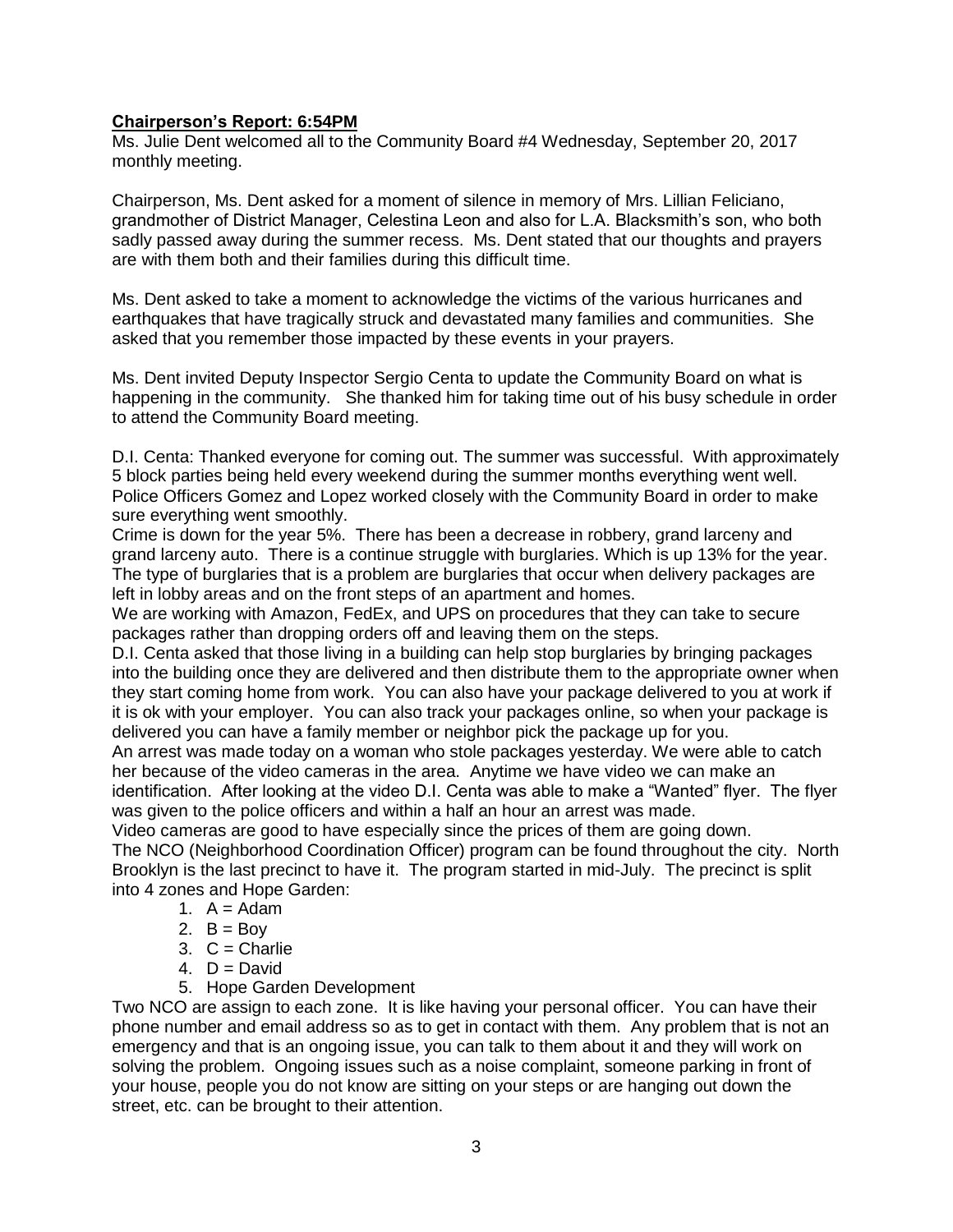Starting on October 2<sup>nd</sup> there will be several safety meetings being held and you will be able to meet your NCO at these meetings.

The 83rd Precinct Neighborhood Safety Meetings:

- NCO (David) Monday, October 2<sup>nd</sup> New Jerusalem United Methodist Church, 484 Knickerbocker Ave., Brooklyn, NY 11237 at 6:30PM
- NCO (Sector Adam) Tuesday, October 3<sup>rd</sup> Audrey Johnson Learning Center, 272 Moffat Street, Brooklyn, NY 11207 at 6:30PM
- NCO (Sector Boy) Tuesday, October  $10^{th}$  Bushwick United Methodist Church, 1139 Bushwick Avenue, Brooklyn, NY 11221 at 6:30PM
- NCO (Sector Charlie) Wednesday, October 18<sup>th</sup>, Bethesda Christian Church, 116 Wilson Avenue, Brooklyn, NY 11237 at 6:30PM
- NCO (Housing) Monday, November  $6<sup>th</sup>$ , Hope Gardens Community Center, 422 Central Avenue, Brooklyn, NY 11221 at 6:30PM.

A light snack & and refreshments will be served at the meeting while you mingle with fellow community members.

These NCO meeting will be held every 3 months.

Chairperson, Ms. Julie Dent thanked D. I. Centa for making time in his busy schedule to come to the Community Board meeting.

PO Gomez had flyers for the upcoming NCO meetings.

Ms. Julie Dent asked that the Elected Officials and / or their representatives to introduce themselves and state their respective contact information with their address and telephone numbers.

- 1) Boris Santos Representing Councilmember Antonio Reynoso, 244 Union Avenue, Brooklyn, NY 11221, 718-963-3141 & 212-788-7095: He represents the section West of Hart Street and South of Central Avenue up to Cornelia Street.
- 2) Paula Melendez Representing Assemblywoman Maritza Davila, 249 Wilson Avenue, Brooklyn, NY 11237, 718-443-1205
- 3) Assemblywoman Maritza Davila, 249 Wilson Avenue, Brooklyn, NY 11237, 718-443-1205
- 4) Yamilky Crisostomo Representing Brooklyn Borough President Eric L. Adams, 209 Joralemon Street, Brooklyn, NY 11201, 718-802-3809
- 5) Anayeli Gomez Representing NYC Comptroller Scott Stringer, 1 Centre Street, NY, NY 10007, 212-669-3568
- 6) Darryl White Representing Public Advocate Letitia James, 1 Centre Street, NY, NY 10007, 212- 669-7200
- 7) Julio Salazar Representing Congress Member Nydia Velazquez, 266 Broadway, Brooklyn, NY 11211, 718-599-3658
- 8) Jonathan Pomboza Representing Acting District Attorney Eric Gonzalez, 350 Jay Street, Brooklyn, New York 11201, 718-250-2817

Ms. Dent asked those from Federal, State or City Agencies to introduce themselves and state their respective contact information with their address and phone numbers.

- 1) Boniface WeWe, Brooklyn Public Library Irving Branch, 260 Irving Avenue, Brooklyn, NY 718- 628-8378
- 2) PO Ezequias Gomez, 83<sup>rd</sup> Pct., 480 Knickerbocker Ave., Brooklyn, NY 11237, 718-574-1697
- 3) PO Oscar Lopez, 83rd Pct., 480 Knickerbocker Avenue, Brooklyn, NY 11237, 718-574-1697
- 4) Deputy Inspector Sergio Centa, 480 Knickerbocker Avenue, Brooklyn, NY 11237, 718-574-1697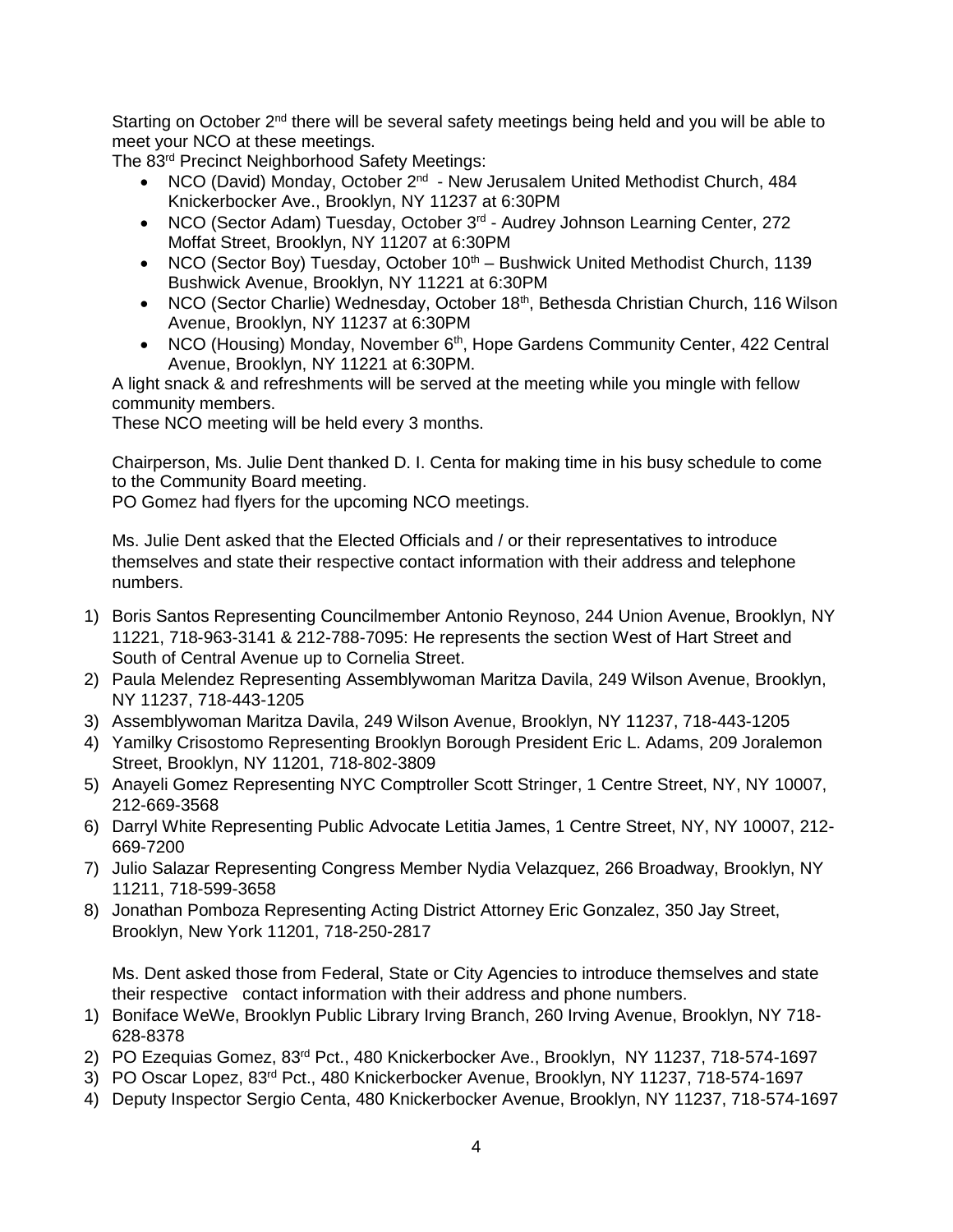- 5) Magdalena Mangual, Wyckoff Heights Medical Center, 374 Stockholm Street, Brooklyn, NY 11237
- 6) Ms. D. Ramos, Community Outreach Coordinator, St. Nicks Alliance, 790 Broadway, Brooklyn, NY, 718-302-2057 ext. 435.
- 7) Patria F. Colon for Kings County Civil Court Judge, Madison Street, Brooklyn, NY
- 8) Sandra Sanchez, FDNY, Community Affairs Unit, 9 Metrotech Center, Brooklyn, NY 11201, 718-999-0827
- 9) Rossana Martine, RiseBoro/Beacon, 125 Covert Street, Brooklyn, NY

#### Ms. Dent welcomed Ms. Patria F. Colon:

Patria Frias Colon was born in the Dominican Republic. At the age of 7 her parents emigrated to the Bushwick Community in Brooklyn, and have laid their roots and flourished there ever since. Patria attended PS 274, IS 383 and Bushwick High School. After graduating from high school, Patria began to pursue a career in public service and law. She attended and obtained a B.A. in Political Science with a minor in African and Caribbean Studies for the University of Rochester. She interned for Hudson County Legal Services, the Legal Aid Society, Criminal Defense Division and the Kings County District's Office. Upon receiving her Juris Doctor from Hofstra University School of Law, Patria returned to the community she came from to serve. She is asking for your vote for Democrat Kings County Civil Court Judge. She believes in fairness, equality and justice for all.

The Chairperson was pleased to announce that the District Manager was able to speak to the cousin of Ms. Chineda Carter as it relates to the co-naming of Bleecker Street in her honor. According to her cousin, the family will be contacted for an ideal date for the event and will get back to us. This matter will be turned over to the Civic and Religious Committee chaired by Ms. Elvena Davis.

In addition, the Civic and Religious Committee will be reaching out to the family of Mrs. Hansley for the co-naming of Linden Street between Bushwick and Broadway in her honor.

Community Board 4's Committees and Chairpersons information with updates:

- I attended the many meetings and events this summer with the District manager and various CB4 members.
- This year we are welcoming co-chairs for the CB4 committees.
- Some committees are merging together. For example: Health/Hospital Human Services will merge with the Senior Citizen Committee. Environmental Protection Transportation Committee will merge with the Sanitation Committee. This will help to streamline the meeting schedules and build membership.

Public Safety reminder: Please remember to be observant of the people around you and be aware of your surroundings while out at all times.

## Information:

 Volunteers for the CB4 Budget Committee is needed in order to complete the FY19 Statement of Community District Needs and Budget Request form. The committee will be meet on October 6<sup>th</sup>. This will provide adequate time so that the budget can be submitted well in advance of the Tuesday, October 31, 2017 submission date.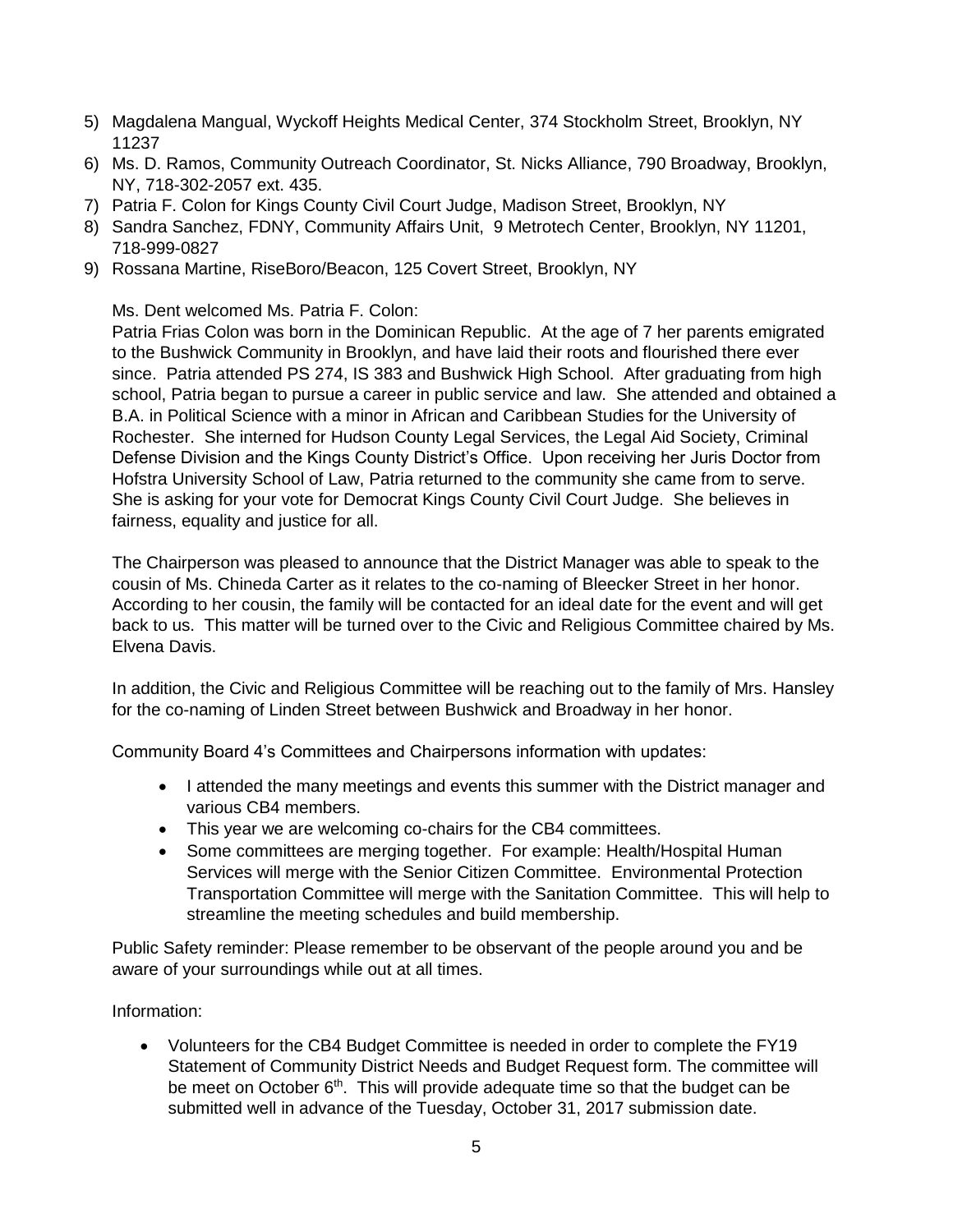- The NYC Department of Health and Mental Hygiene will be sponsoring...
- Free Healthy Homes Workshops at your local branch library.

The topics will include:

- Lead poisoning and sources of lead
- Preventing and getting rid of bed bugs.
- How to control pest's safety.

Location: Bushwick Public Library 340 Bushwick Avenue Brooklyn, New York 11206

October 2, 2017 – English only 10:30AM to 11:30AM October 13, 2017 – Spanish only 10:30AM to 11:30AM Certificates will be provides to all participants.

Lower East Side Ecology Center: E-Waste Recycling Saturday, September 23, 2017, 11AM to 4PM, rain or shine Location: Irving Square Park

Knickerbocker Avenue between Weirfield and Halsey Street

Computers, monitors, printers, scanners, keyboards, phones, etc.

For more information please contact (212) 477-4022

Chairperson Julie Dent welcomed Assemblywoman Maritza Davila to speak before the board and those present.

Assemblywoman Maritza Davila: From January to June Assemblywoman Davila was in Albany dealing with legislation.

Assemblywoman Davila is sponsoring a North Brooklyn United Puerto Rico Hurricane Relief Collection and closed block on September 30, 2017, from 9am to 7pm on Melrose Street between Bushwick and Broadway. Accepting can goods, water, pampers, bathroom tissue, first aid items and socks.

You can also leave donations at her office: 249 Wilson Avenue, Brooklyn, NY 11237 until October 7, 2017.

Assemblywoman Davila also thanked District Manager Celestina Leon for the excellent job she has been doing as the District Manager of Community Board #4.

# **District Manager's Report: 7:20PM**

Greetings to all, from the District Manager, Ms. Celestina Leon and the staff of Brooklyn Community Board #4.

She asked for a moment for all to recognize how fortunately we are to gather here safely this evening without facing the conditions that we have seen and heard about through the news due to the slew of hurricanes and the earthquake in Mexico.

Efforts are already underway in the city and more specifically in Bushwick to offer much needed aid to those in need during their long road to recovery ahead. Our thoughts and prayers are with community members with families in the affected States, as well as, the Caribbean. To the Puerto Rican and Mexican communities in Bushwick and across the city, we are here for you and are prepared to help in whatever way we can.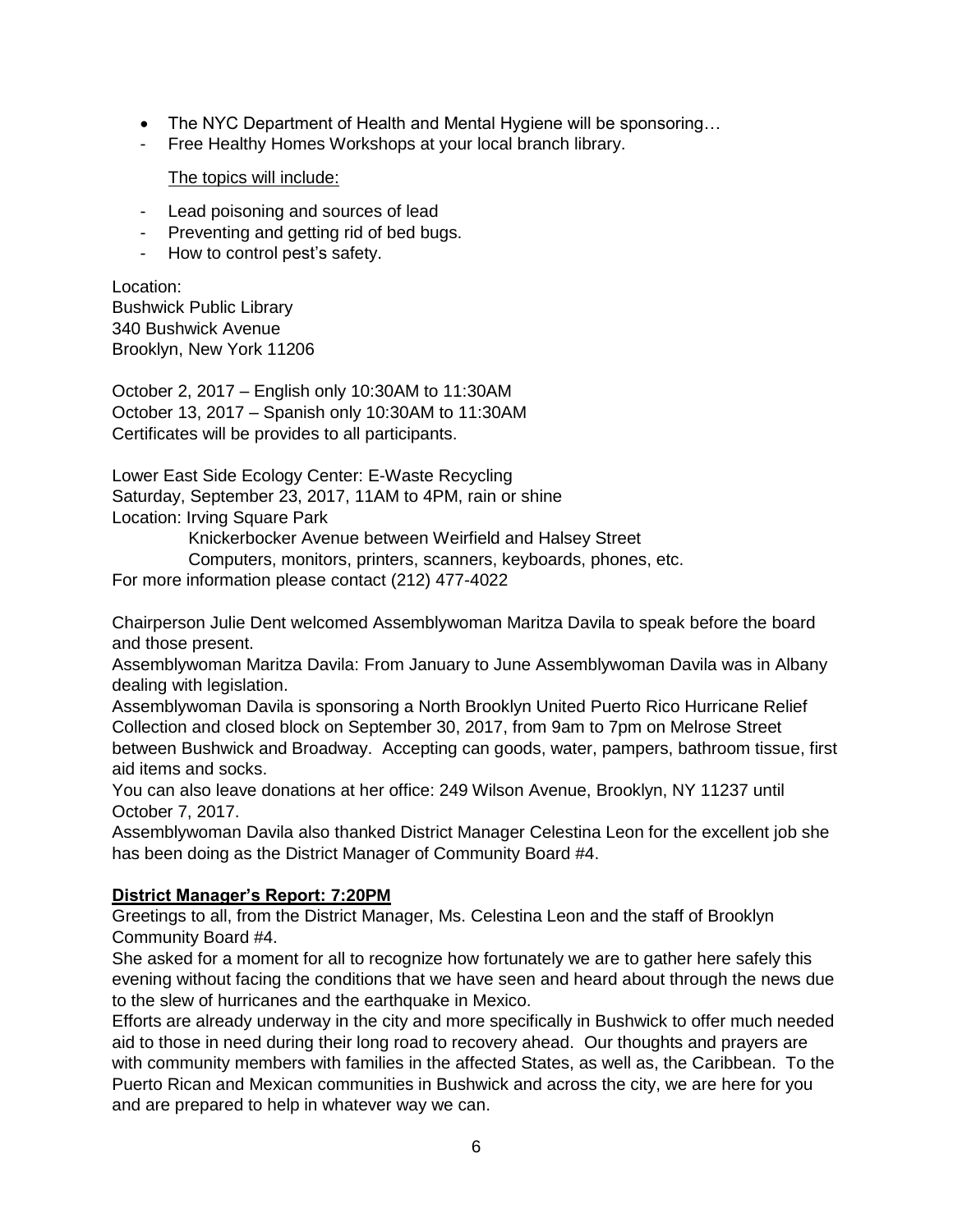She thanked State Assemblywoman Maritza Davila for swiftly organizing a team, including members of the clergy and nightlife communities, as well as, the Community Board's office, the 83<sup>rd</sup> precinct and the Office of Council Member Reynoso.

Throughout the summer Ms. Leon has worked with the (DOITT) Department of Information Technology and Telecommunications on redesigning the Community Board #4 website to make it easier to navigate and with the goal of having it serve as a primary portal for information on what's happening in the neighborhood. The updated website will also have links and additional information to popular city services, such as the block party and street festival permits, as well as online tolls created by various city agencies. You can visit our website online at [www.nyc.gov/bkcb4.](http://www.nyc.gov/bkcb4)

Community Board #4 will also soon join Twitter, Instagram and Facebook to further enhance our notice and outreach efforts.

Meetings Attended:

Bushwick Community Plan (BCP) Meetings:

Thursday, June 22 – BCP In-person monthly check-in at the Brooklyn Legal Service Corp. A **Office** 

Friday, June 30 – BCP Open Space Subcommittee Meeting at the El Puente Bushwick Leadership Center

Thursday, July 6 – BCP Industrial Working Session #2

Monday, July 10 – BCP Historic Preservation Meeting at the Audrey Johnson Learning Center

Tuesday, July 25 – BCP Open Space Subcommittee Meeting at the El Puente Bushwick Leadership Center

Thursday, August 3 – BCP Zoning and Land Use Working Session: East Bushwick Industrial Areas (Willie Morales attended the meeting)

Monday, August 14 – BCP Arts and Culture Working with Council Member Reynoso

Wednesday, August 26 – Zoning and Land use Working Session: Neighborhood & Mixed-Use Corridors at the Gates Garden Senior Residence

Friday, September 1 – BCP Executive Committee Follow up meeting at the Make the Road NY office.

Community Board 4 Committee Meetings: Tuesday, June 27 – Housing and Land Use Committee meeting

Wednesday, July 19 - Special Housing and Land Use Committee meeting held at the Family Service Network large conference room at 1420 Bushwick Avenue.

Monday, July 24 – Public Safety Committee Meeting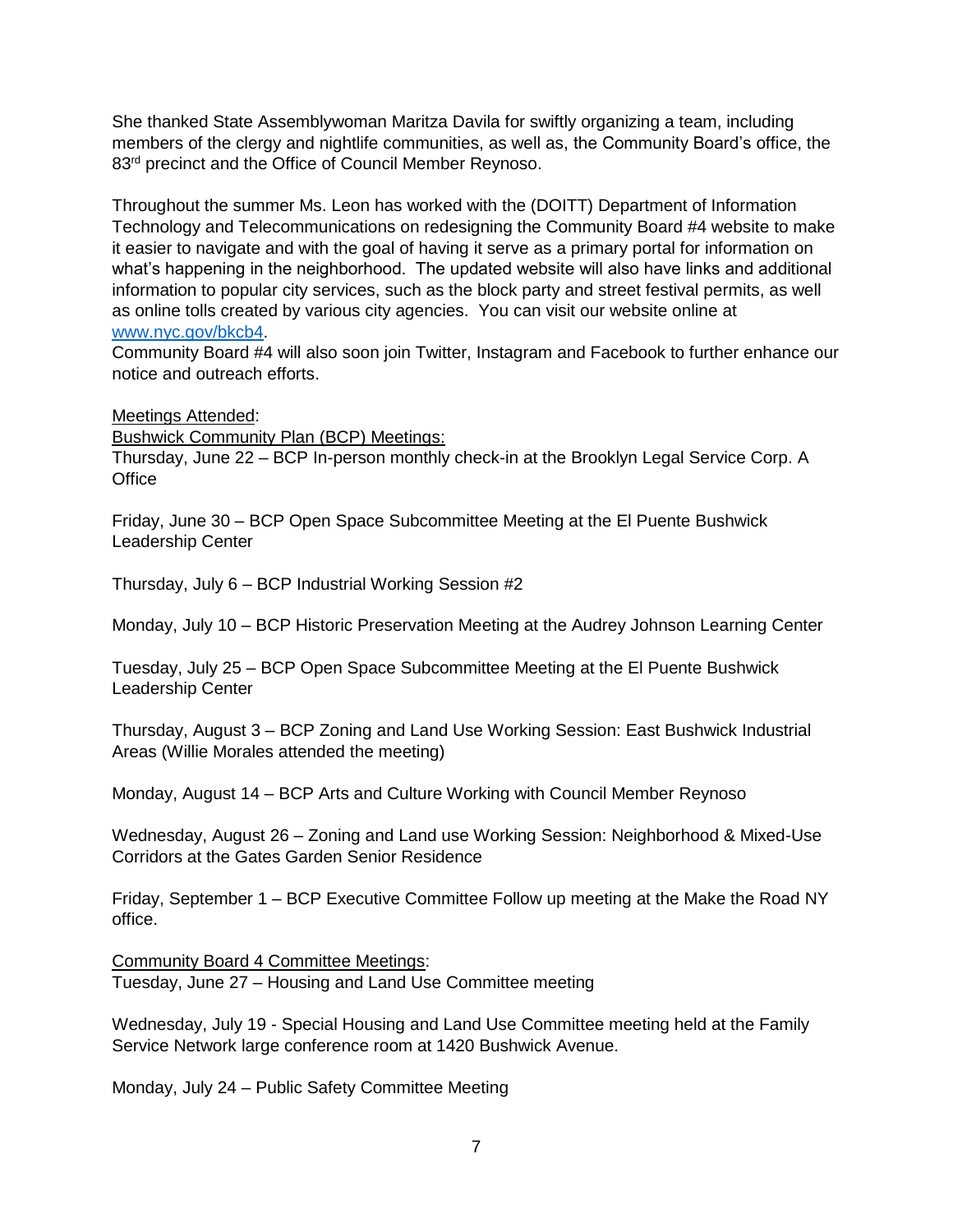Wednesday, August 23 – Public Safety Committee Meeting

Wednesday, September 6 – Executive Committee Meeting

Friday, September 8 - 1<sup>st</sup> Budget Consultation Meeting

Saturday, September 9 – The co-naming of Luz Yolanda Coco Monday, September 11 – Arts and Culture Committee Meeting

Wednesday, September 13 – Economic Committee Meeting Borough Service cabinet Meeting at Brooklyn Borough Hall

Friday, September 15 – The  $2^{nd}$  Budget Consultation Meeting

Tuesday, September 19 – Youth and Education Committee Meeting The 3rd Budget Consultation Meeting

The Dept. of Transportation has notified the Community Board of the findings of their studies. Knickerbocker Avenue and Himrod Street have been approved for a traffic light and should be completed by November 30, 2017.

## **Committee Reports, 7:42PM**

**Arts and Culture Committee (ACC)**, Committee Chairperson, Ms. Zulma Novoa Meeting Held: Monday September 11, 2017 6:00PM, 1420 Bushwick Avenue, Brooklyn, NY 11207-1422 Members Present: Zulma Novoa Committee Chairperson, Ms. Jo-Ena Bennett and Kweighbaye Kotee Others Attending: Celestina Leon, Community Board #4 District Manager Items Discussed:

A. An invitation from Emilyn Kowaleski of the League of Independent Theater to collaborate at an event at The Bushwick Starr on October 17<sup>th</sup>. A planning meeting was scheduled for September 11<sup>th</sup> at The National Opera Center however, it was in conflict with the Committee's first meeting of the season.

The goal of the event is to engage and educate through performances and interactive activities. The events will be presented in a talk show/game show format hosted by artists who regularly create in these styles. Several examples include a lively presentation on local government 101, an interview with community board representatives, a musical performance, and a community context roundtable discussion with other arts advocacy and community organizations.

The committee members in attendance asked for additional information and plan to participate to the extent they are able to do so.

• The ongoing efforts to gather community support to propose the Landmarks Preservation Commission review two areas for consideration as historic districts.

Two meeting have already been held as an offshoot of the Bushwick Community Plan process to begin the conversation about historic districts. A sector of Bushwick Avenue and the historic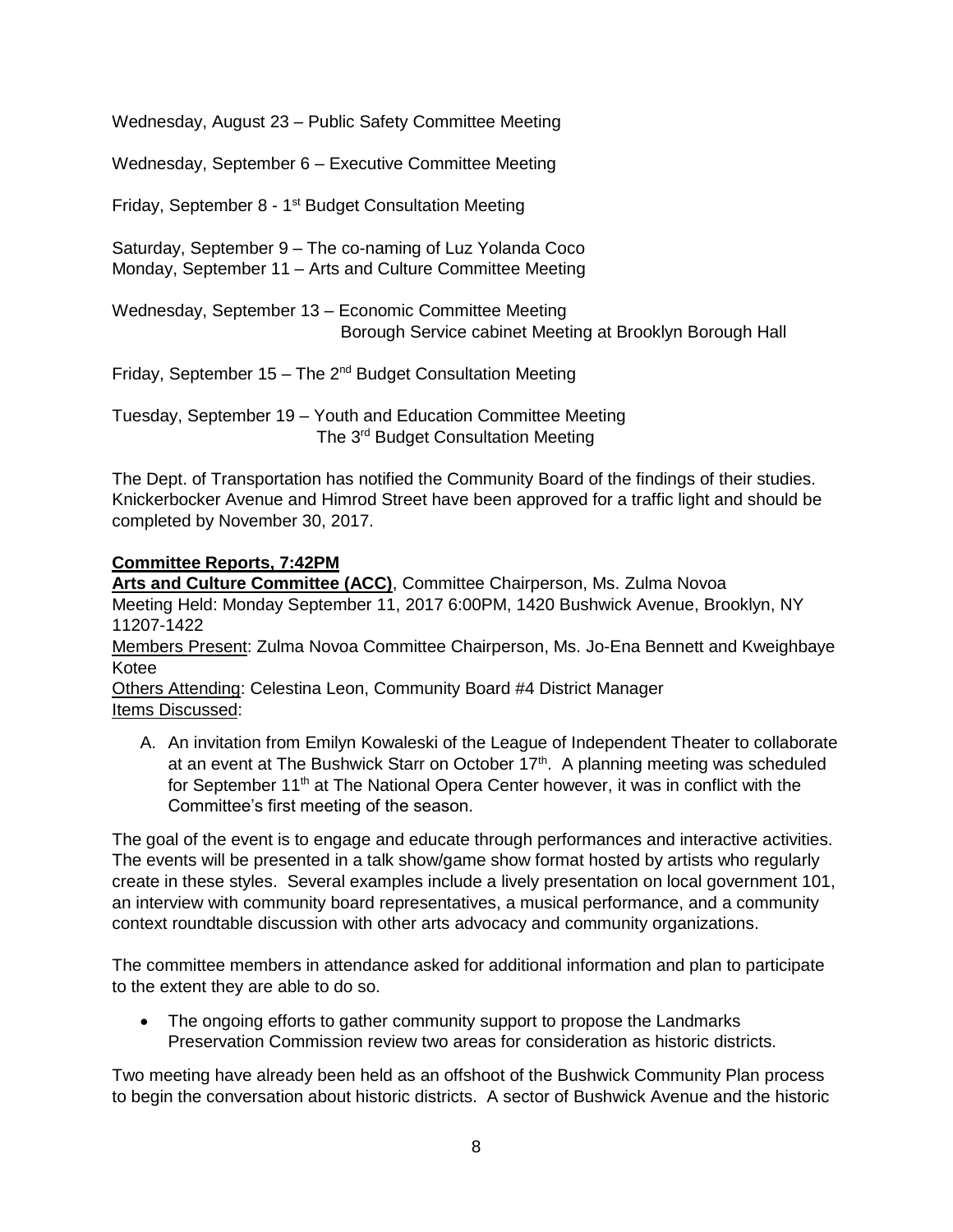row houses between Wyckoff Avenue and Knickerbocker Avenue east of Myrtle Avenue are being considered. For more information, please visit [www.bushwickcommunityplan.org](http://www.bushwickcommunityplan.org/) or call the Community Board office at (718) 628-8400.

 A representative from the Miami Arts + Entertainment District reached out to the Board via a public relations firm looking to partner with / become a sister arts district to Bushwick.

The District Manager mentioned that the public relations firm had been referred to the Board after initially calling and speaking to a representative from Brooklyn Borough Hall. The District Manager also shared concerns regarding the marketing of the district and that the "art district" label has been used by developers in the past, spurring gentrification and ultimately displacement of residents unable to afford higher rents.

The committee members agreed and echoed those concerns, asking for additional information and the history of the district in Miami before considering their offer to meet and share more information any further.

B. The District Manager proposed the following projects for the Committee to review and potentially undertake

Working with local organizations, community groups, and other stakeholders to establish a neighborhood Arts Council

Updating the Community Board contact list/creating a registry of all arts and culture organizations, institutions and business in the district.

The committee members recommended updating the contact list and sending community groups an outreach letter introducing the committee, as the next step, and suggested beginning outreach for the creation of an arts council for the beginning of next year after the holidays. The District Manager has already mentioned briefly the arts council project to representatives from El Puente and the Hope Gardens Community Center. Both organizations were interested in being involved.

C. Updates & Announcements:

Zulma Novoa attended the Bushwick Community Plan Arts & Culture Working Group meeting on August 23, 2017.

Kweighbaye Kotee announced that the Bushwick Film Festival will take place from October 12<sup>th</sup> to the 15<sup>th</sup>.

**Economic Development Committee (EDC)**, Committee's Chairperson Mr. Odolph Wright Meeting Held: Wednesday, September 13, 6:00PM, Community Board #4, 1420 Bushwick Avenue, Suite 370, Brooklyn, NY 11207-1422

Members present: Mr. Odolph Wright, Mr. Edwin Delgado, Mr. Desmonde Monroe, and Mrs. Nancy Liao

Others in attendance: Celestina Leon, CB4 District Manage, Meg Rose and Bridgette Blood The District manager asked Ms. Meg Rose present the first agenda item.

Ms. Bridgette Blood provided a brief summary of the economic development services and opportunities by the Ridgewood Bushwick Senior Citizen Council (RBSCC). She noted that their annual gala, 40<sup>th</sup> anniversary was happening the same evening as the Community Board's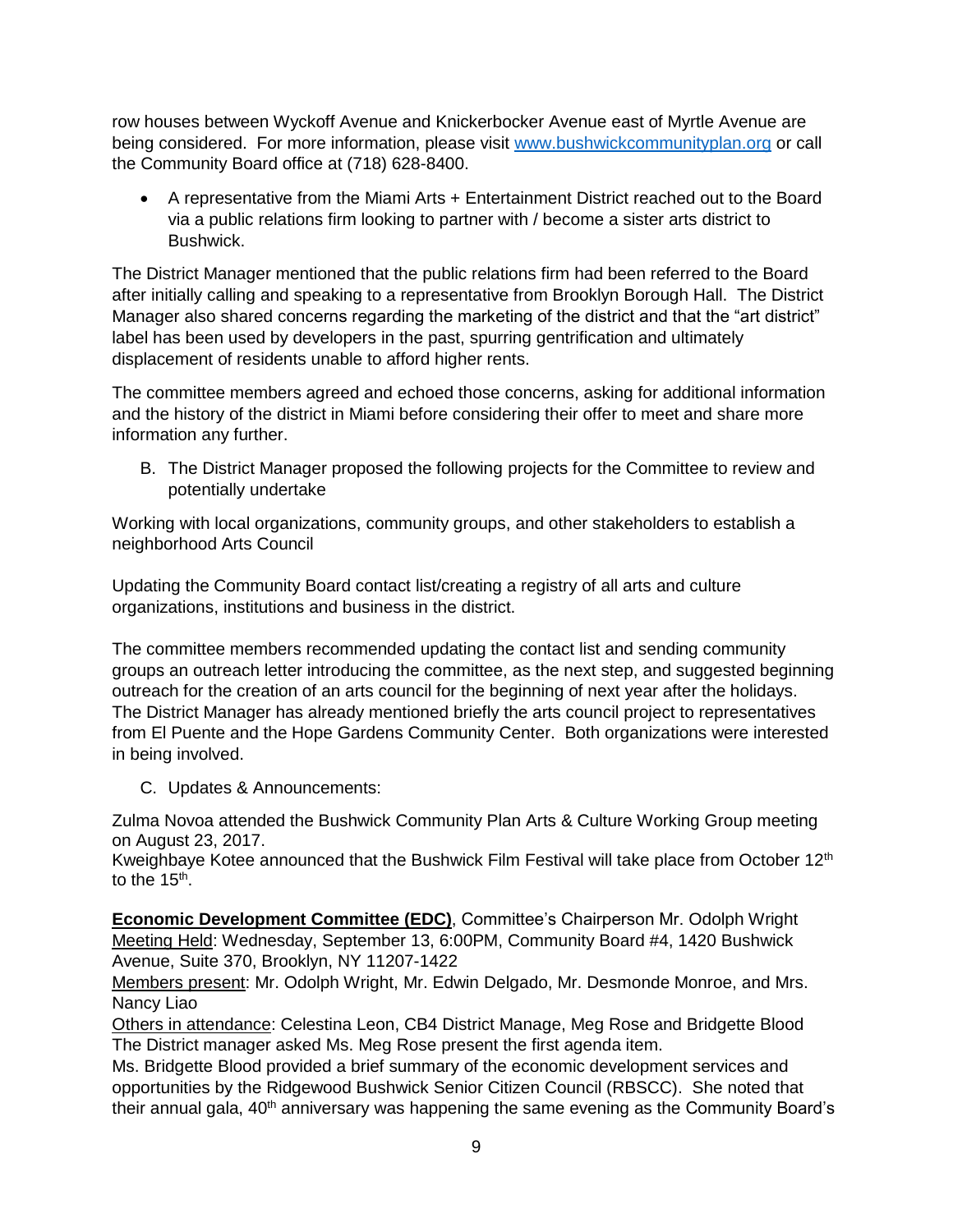committee meeting and they were planning to announce a rebranding for the organization along with a new name.

The organization is about to build a training facility on De Sales Place that will include service offices, sustainability features and solar equipment and has recently taken over the Bushwick Farmer's Markets.

Board member Mr. Desmonde Monroe asked for any numbers or statistics they are able to share to show how the farmer's market is operating in the community. Bridgette stated that they are only several months in and she would have more detailed information prepared by the end of the first market season.

They plan to return to the Community Board later in the season.

1) Meg Rose, Director of Workforce Development, RBSCC's (now RiseBoro Community Partnership) Community Empowerment Center – Presenting on the Level Up! Workforce Center.

Level Up! Offers best-in-class workforce programs to low-income New Yorkers, along with wraparound support services to alleviate barriers to employment. Program participants (members) are empowered to achieve self-determined goals related to employment, training and education - and equipment with modern-day job search strategies, connections to meaningful job opportunities, pathways to increase potential wages, and preparation for long-term selfsufficiency. Using innovative technology and data-driven insights, Level Up! Employs a Lean Startup mindset to design feasible solution with members in mind, and ultimately achieve remarkable outcomes at scale.

They work to maintain a familial sense and comfortability while working with their clients, providing career counseling, job readiness training, vocational credentials and employment referrals.

They operate at 85 Melrose Street, Monday through Friday for 9:00AM to 5:00PM, and are looking to extend their hours in the future. Currently, they offer opportunities in the following sectors:

- Unarmed Security Guards
- Healthcare (Home Health Aide)
- OSHA General Industry/Construction

They noted that they have faced challenges connecting to employers for construction related work.

Mr. Monroe suggested that they refer to HUD section 3, a tax credit and asked how the committee can help.

Meg Rose responded by stating that their feedback was helpful and they would follow up on his suggestions.

## 2) Announcements

Edwin Delgado shared a brief update on the Bushwick Community Plan Economic Development Subcommittee. They are currently preparing to present a preview to the Steering Committee next month and have primarily focused on keeping small businesses in the community and preserving manufacturing.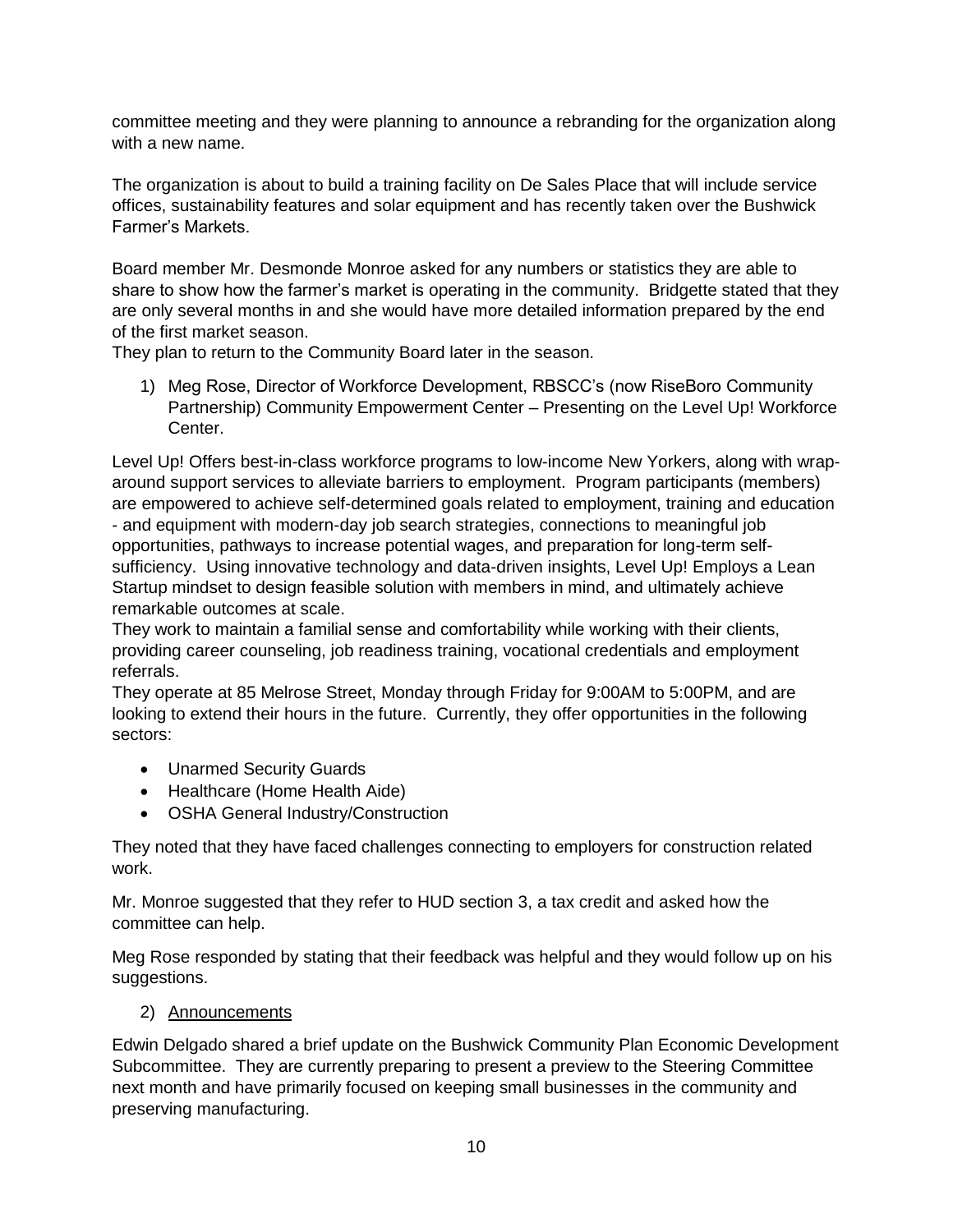Mr. Moore asked about the economic development goals for the neighborhood. The District Manager responded that through the Bushwick Community Plan the Economic Development Subcommittee has been reviewing the current needs of the district and both the Community Board committee and the Planning Committee would be able to discuss goals at an upcoming meeting.

# **Public Safety Committee (PSC**), Committee Chairperson Ms. Barbara Smith

Meeting Held: Monday, July 24, 2017, 6:00PM, Community Board #4, 1420 Bushwick Avenue, Suite 370, Brooklyn, NY 11207

Members Present: Barbara Smith, Committee Chair; Mary McClellan, Freddy Fowler, Jerry Valentin, Cirilo Nunez, and Julie Dent

Others in Attendance:

Celestina Leon, CB#4 District Manager; PO Ezequias Gomez & PO L. Prezzano, 83rd Precinct Community Affairs Unit; Vanessa Li, Kurt Barnes, Kareem Bunton, Wilfredo Ortiz, Julian, and Davier Mena.

Invited to meeting but did not attend:

611A Wilson Avenue, 614 Wilson Avenue, 1386 DeKalb Avenue, 250 Wyckoff Avenue, 191 Knickerbocker Avenue, and 334 Menahan Street.

NYC Liquor License Application review:

- 1) Mood Ring LLC 1260 Myrtle Avenue, Brooklyn, NY 11221: New Liquor, wine, beer and cider license. Committee Recommendation: Approve with no sales of alcohol beyond 12 midnight on
- Sunday. 2) 105 Broadway LLC aka Bunton's World Famous – 1005 Broadway, Brooklyn, NY 11221: New liquor, wine, beer and cider license. Applicants attended meeting however, stated that the establishment is undergoing construction. They have yet to complete the work or obtain a Certificate of Occupancy.

Committee Recommendation: Hold until construction has concluded and the appropriate permits/approval are issued by the Department of Buildings.

3) Wilfredo Ortiz – 894 Wyckoff Avenue, Brooklyn, NY 11237: New Liquor, wine, beer and cider license.

Committee Recommendation: Approve with no sales of alcohol beyond 12 midnight on Sunday.

4) D. Mena – 41 Wilson Avenue, Brooklyn, NY 11237: New liquor, wine, beer and cider. Committee Recommendation: Approve with no sales of alcohol beyond 12 midnight on Sunday.

Note: Due to the high volume of applications the Community Board receives, renewal applications are being recommended for approval without returning to the committee once the 83<sup>rd</sup> Precinct confirms that the location is in good standing. The Community Board still requests that locations with multiple 311/911 calls attend a committee meeting to address any issues or concerns.

**Public Safety Committee (PSC**), Committee Chairperson Ms. Barbara Smith

Meeting Held: Wednesday, August 23, 2017, 6:00PM, 1420 Bushwick Avenue, Suite 370, Brooklyn, NY 11207-1422

Members Present: Barbara Smith, Committee Chair; Freddy Fowler, Mary McClellan, Annette Spellen, and Rev. Grace Aytes

Others in Attendance: Celestina Leon, CB4 District Manager; Andrew Agoliati, Kenneth E. Belkin, Esq., Karla Munoz, Victor Gralawashan, Officer O. Lopez, and Lt. Dominquez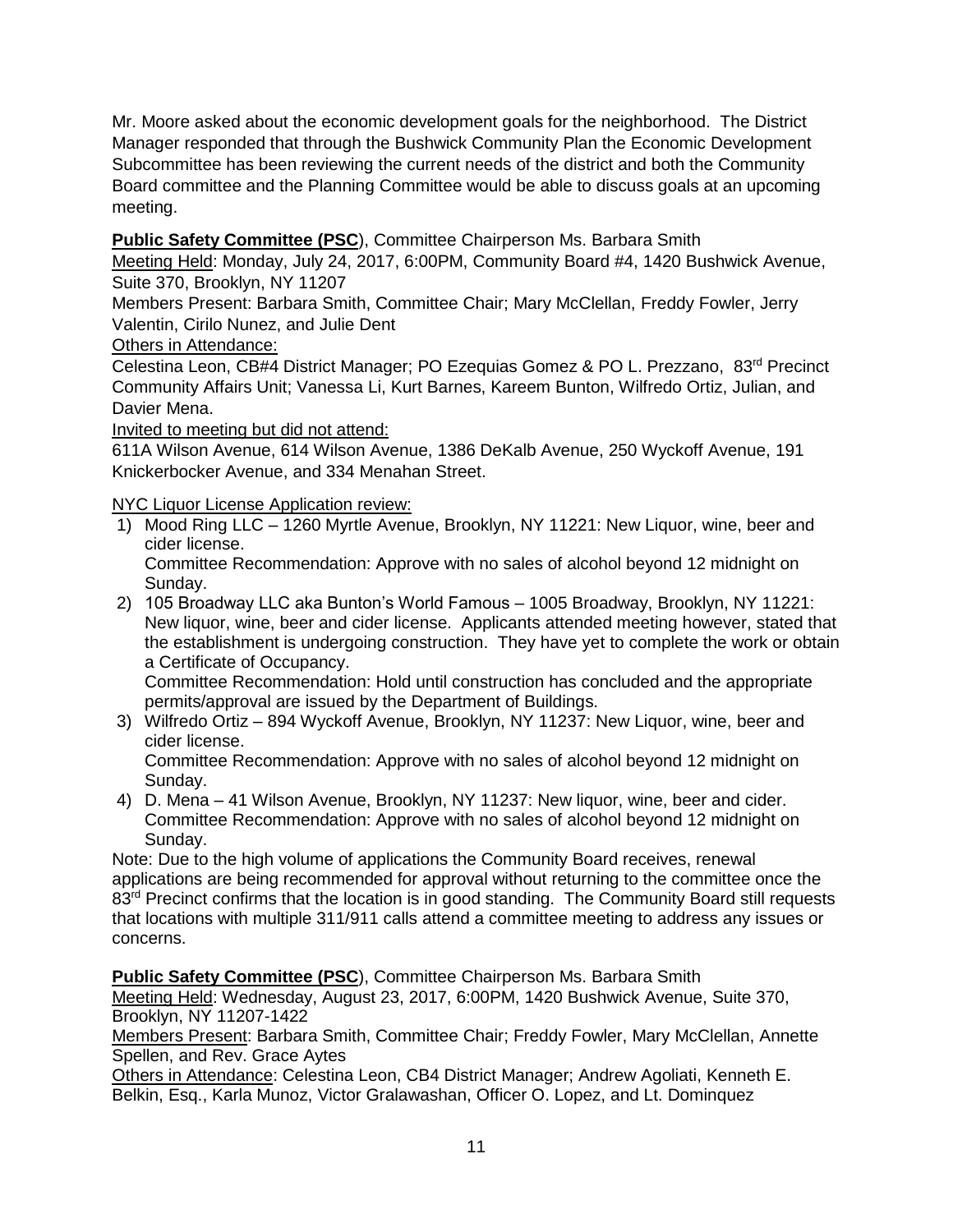Invited to meeting but did not attend:

1006 Flushing Avenue, 354 Cornelia Street, 383 Troutman Street, 84 Central Avenue, 259 Melrose Street and 1485 Myrtle Avenue

NYC Liquor License Application Review:

1) 101 Wilson Bar LLC – 101 Wilson Avenue, Brooklyn, NY 11237: New Liquor, wine, beer and cider license. Committee Recommendation: Approve with no sale of alcohol beyond 12 midnight on

Sunday.

2) 6 Suydam LLC aka Bodeguita BK – 6 Suydam Street, Brooklyn, NY 11221: New Liquor, wine, beer and cider license. The applicant informed the committee that they are waiting for permits from the Department of Buildings.

Committee Recommendation: Hold until the appropriate permits/approvals are issued by the Department of Buildings.

3) Skips Covert Corp. – 1643 Broadway, Brooklyn, NY 11207: New Wine, beer and cider license.

Committee Recommendation: Approve with no sales of alcohol beyond 12 midnight on Sunday.

4) Note Thai Corp. aka Note Thai – 279 Bushwick Avenue, Brooklyn, NY 11206: New wine, beer and cider license. Applicant was advised to contact the NYS SLA and Community Board #1.

Committee Recommendation: N/A, the applicant noted the incorrect Community Board on their application.

## **Recommendations – 8:12PM:**

1) Motion to accept the PSC report as stated. Motioned moved by Mr. Robert Camacho and second by Mr. Edwin Delgado. All board members were in favor with 1 abstention by Rev. N. Angustia. Motion moved.

#### **Old Business, 8:14PM: NONE New Business, 8:14PM**:

Ms. Barbara Smith: On July 11, 2017 the 83<sup>rd</sup> Precinct Community Council present FREE ID for children. Children will get their picture taken and their thumb print put on a card for identification purposes in case anything happens to them. Children must be accompanied with a parent. Hours: 2:00PM to 4:00PM.

## **Announcements, 8:19PM**

North Brooklyn Coalition Against Family Violence: Annual Candleight Vigil Commemorating Those who have lost their lives as a result of domestic violence.

When: Tuesday, October 3, 2017 at 5:30PM

Where: Meeting location will be at the intersection of Myrtle Avenue and Knickerbocker Avenue (near the 83rd Precinct) will be marching towards Hope Ballfield via Myrtle Avenue and Grove Street for a candlelight ceremony featuring survivors and community leaders. For more information call Ruth Pena at 718-487-1319 or email [rpena@northbrooklyncolition.org](mailto:rpena@northbrooklyncolition.org)

North Brooklyn Coalition against Family Violence:

- Case Management and Legal Advocacy, including court accompaniment
- Domestic violence counseling
- Support Groups
- Therapy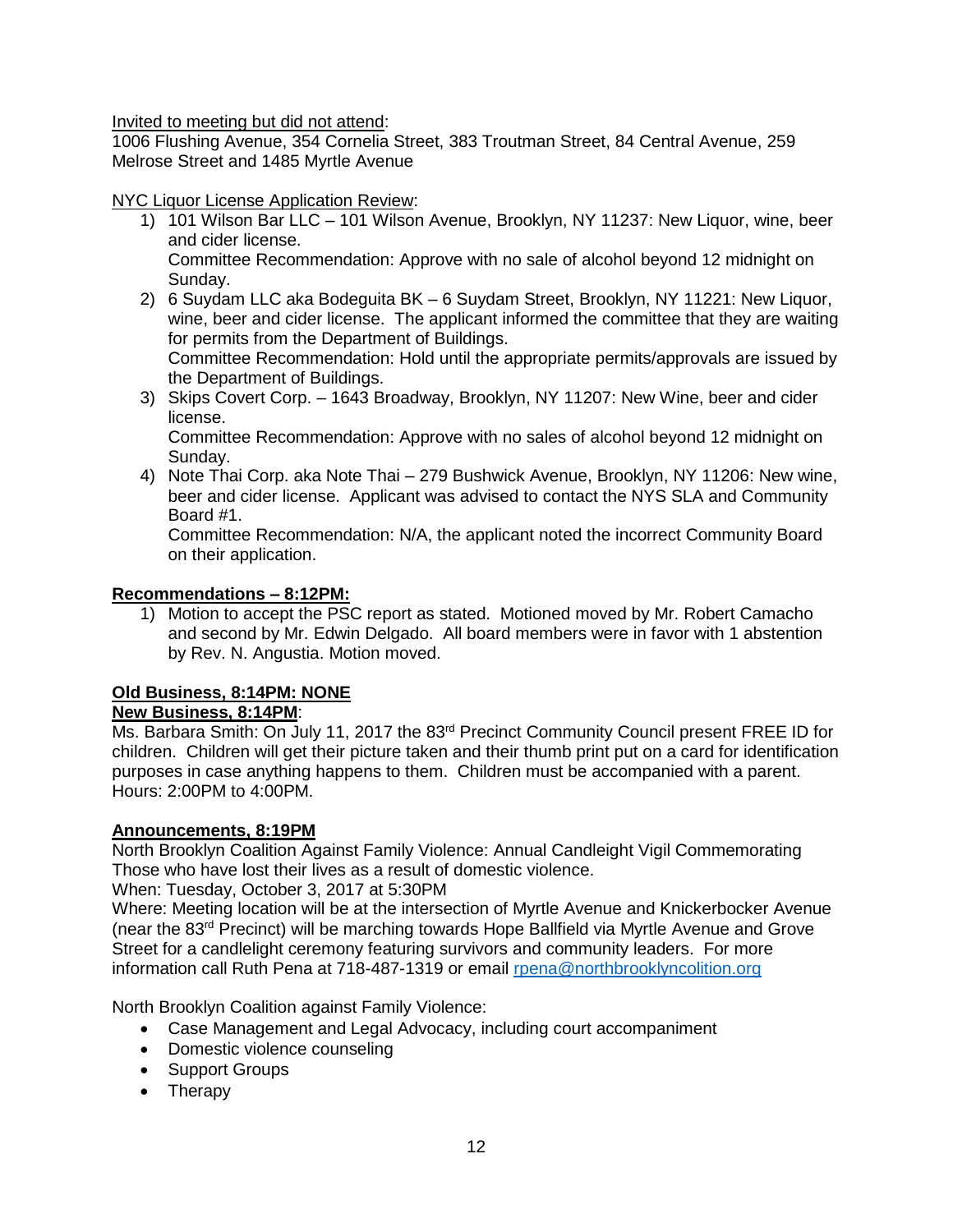- Community Education workshops
- Information and Assistance with filing an office of victim services (OVS) claim application
- Training for staff of local organizations

If you or someone you know needs support or to make an appointment, please call: 718-302- 4073, [help@nothbrooklyncoalition.org](mailto:help@nothbrooklyncoalition.org) 

St. Nicks Alliance Workforce Development Center, 790 Broadway, 21nd Floor, Brooklyn, NY 11206, 718-302-2057

FREE Training & Placement Assistance! Work in Construction, Be a Commercial Driver, Remediate the Environment

Earn a High School Equivalency Diploma! Certified Nursing Assistant, Information Technology, Construction Laborer.

C & J Wellness Pharmacy, 1425 Broadway, Brooklyn, NY 11221, 718-443-0591 or 718-443- 0592. Open 6 days a week.

Community Retrofit NYC: Community Retrofit NYC is a free program from the City of New York that helps multifamily building owners and managers reduce energy and water use. Energy and water retrofits can lower your utility bills, improve building maintenance and tenant comfort, and clean and green your neighborhood.

To learn more contact: [www.nyc.gov/communityretrofitnyc](http://www.nyc.gov/communityretrofitnyc) or [info@communityretrofit.org](mailto:info@communityretrofit.org) or 347-762-4792

New York City Comptroller Scott M. Stringer cordially invites you to celebrate Hispanic Heritage Month

Tuesday, September 26, 2017, 6:30pm to 8:30pm at Silberman School of Social Work at Hunter College, 2180 Third Avenue (at East 119 Street), New York, NY 10035 To RSVP, please email [EventsRSVP@comptroller.nyc.gov](mailto:EventsRSVP@comptroller.nyc.gov) or call (212) 669-3450.

NYC Comptroller Scott M. Stringer Bureau of Public Affairs-Community Action Center The Community Action Center is the constituent services arm of the City Comptroller's Office, And assists New Yorkers with complaints or inquiries about government services. You can contact the Community Action Center with questions on topics ranging from NYCHA repairs to City pension payment, tenant harassment or filing a claim against the City. No matter what your question is, the Comptroller's Office is there to help. Call 212-669-3916, fax 212-669-2707, [action@comptroller.nyc.gov,](mailto:action@comptroller.nyc.gov) visit comptroller.nyc.gov or walk in: Community Action Center, 1 Centre Street, Room 517, New York, NY 10007- Monday thru Friday: 9am to 5pm.

Status-Neural Care Coordination Wyckoff Heights Medical Center Positive Health Management Who is eligible for this program? People who are HIV negative or do not know their HIV status, partners of individuals who are HIV positive, people who do not have regular primary care, people who want to learn how to be in charge of their body, their sexual health and sex choices and people who have been diagnosed with STIs in the past 6 months.

For more information call or text: Learn more @Wyckoff (718) 508-4669, (718) 508-4663 Cell (917) 586-2855 & (347) 723-2834

Walk-Ins are Welcome! Monday thru Friday 9am to 4pm. 1610 DeKalb Avenue, Brooklyn, NY 11337. Take the "L" train to DeKalb Avenue Station or the B13/B38 Bus

Brooklyn Borough President Eric L. Adams in Partnership with Sino America New York Brooklyn Archway Association invites you to celebrate 2017 Autumn Festival at Brooklyn Bridge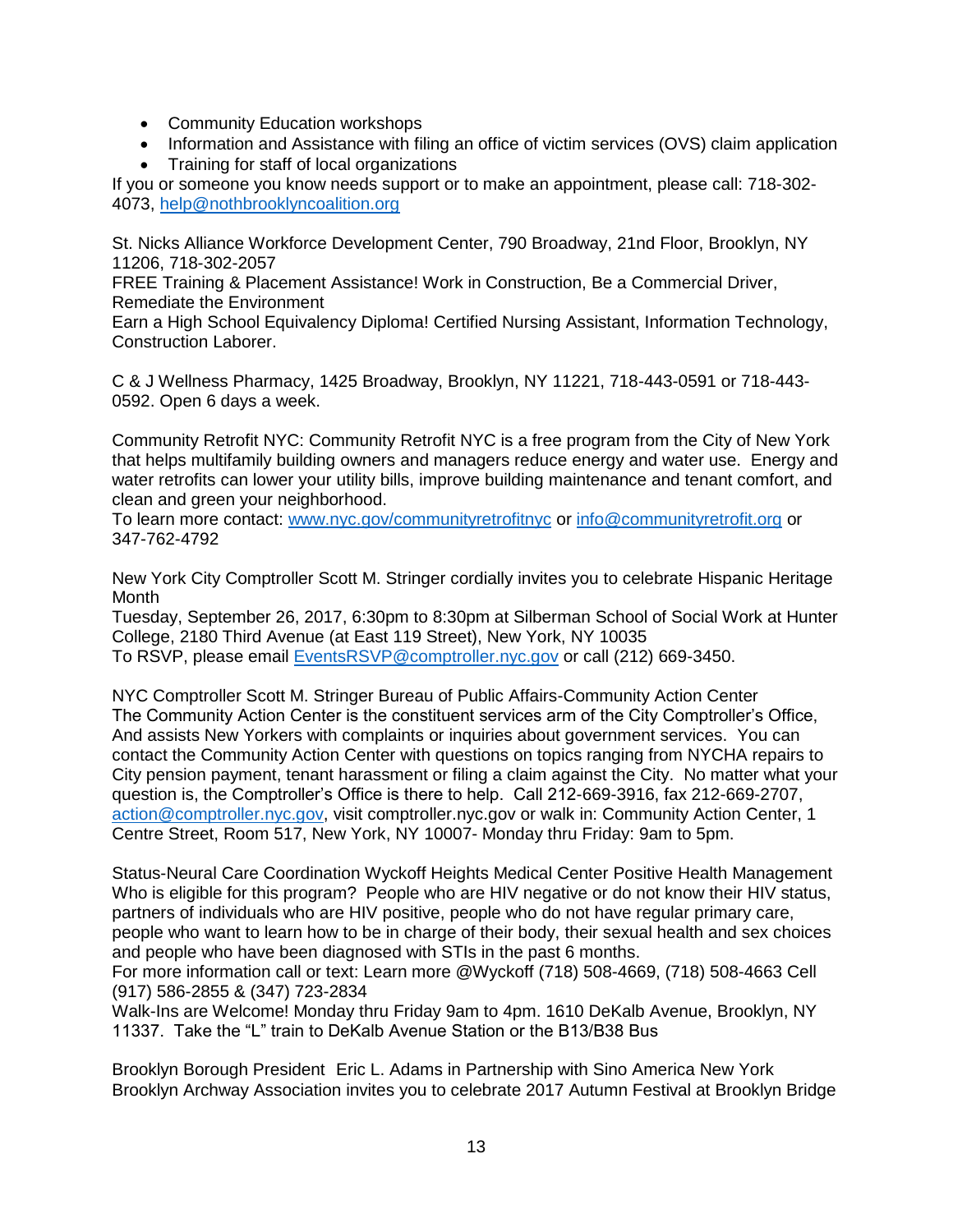Park – Pier 1, Sunday, September 24, 2017 from 12pm to 5pm. Old Fulton and Furman Streets (Rain or Shine)

Eric L. Adams, Brooklyn Borough President and Diana Reyna, Deputy Brooklyn Borough President: Latino Heritage Celebration 2017 - Thursday, September 28<sup>th</sup> at 5pm. Brooklyn Borough Hall, 209 Joralemon Street, Brooklyn, NY 11201 RSVP: 718-802-3809 or [ycrisotomo@brooklynbp.nyc.gov](mailto:ycrisotomo@brooklynbp.nyc.gov) 

Eric L. Adams Brooklyn Borough President: Is it an Emergency? Minor Issues/Life Threatening Leave the Emergency Room for those who really need it. Know the difference and avoid the wait.

Health Clinic, Primary doctor, or Urgent care:

- Allergies
- Allergic Reaction (minor)
- Bug bite or dog bite (minor)
- Burn (minor)
- Cold
- Cut (Shallow)
- Eye irritation or pick eye
- Fever without rash
- Flu shot
- Sore throat
- sprain
- vomiting

Emergency Room or 911

- Allergic Reaction (Severe)
- Abdominal Pain
- Breathing Problems
- Broken Bone
- Burns (Severe)
- Head Injury
- Seizure or Stroke
- Pregnancy Complications
- Self-Harm or Suicidal Thoughts
- Cut with Heavy Bleeding
- Chest Pain

Brooklyn Public Library: Upgrade Your Workplace Skills with Metrix Learning & Lynda – Upcoming Information Sessions

Are you looking to improve your skills to make yourself more attractive to employers in your job search? Come to find out more about Brooklyn Public Library's online learning platforms, which allow you to take skill-building classes in business skills, computers and technology, and more – for free.

 Metrix Learning System, a site that lets you rate your skills and choose coursed to build your skills in the job market

 Lynda, a site with educational videos focused on technology and business skills Attendance at an information session is required to gain a license to use the Metrix Learning System. Basic Internet skills and a BPL card are required for all of the learning platforms. Please register online: Go to [www.bklynlibrary.org/calendar](http://www.bklynlibrary.org/calendar) and search for keyword "Metrix".